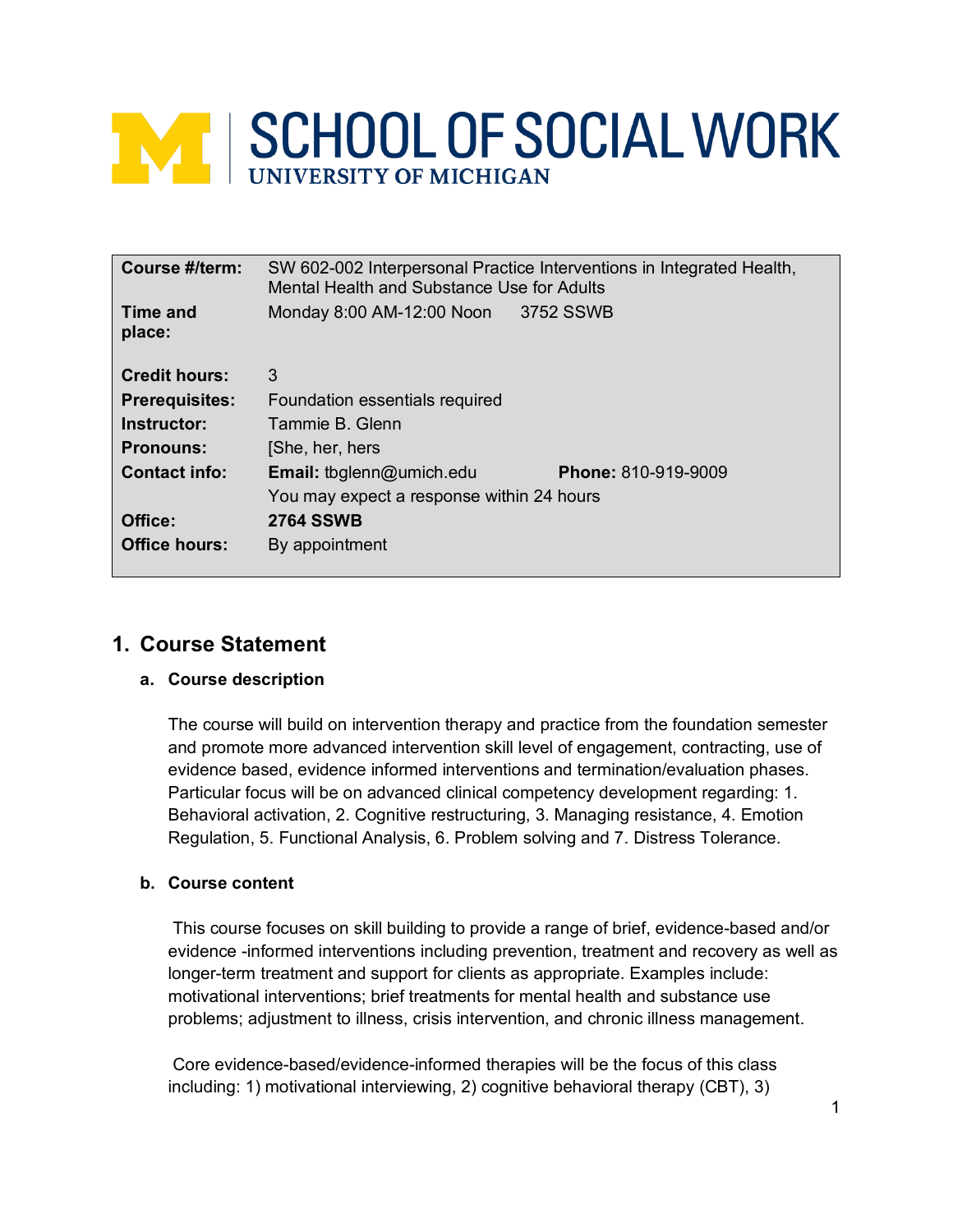dialectical behavior therapy (DBT), and 4) acceptance and commitment therapy (ACT). This course is adult-focused. Attention will be given to application of interventions with clients across diverse populations and need with a focus on common health and mental health conditions such as depression/anxiety, substance use, chronic pain, etc. Attention will also be given to application of interventions in a variety of practice settings such as community mental health agencies, health care facilities and non-profit agencies.

### **c. Course objectives and competencies**

Upon completion of the course, students will be able to:

1. Demonstrate engagement strategies that are relevant to the practice setting (EPAS Competency 1,6)

2. Utilize evidence-informed assessment procedures to identify appropriate intervention strategies

3. Develop person-centered treatment goals, objectives, and interventions. (EPAS Competency 1, 7, 8)

4. Implement evidence-based prevention and intervention strategies (e.g. cognitive behavioral interventions, parent management training) that are compatible with client's goals, needs, circumstances, culture, and values. (EPAS Competency 1, 8, 2) 5. Develop trauma-informed intervention skills in working with adults that are grounded in practice and research informed for effectiveness. (EPAS Competency 1, 2, 3, 4, 8) 6. Monitor and evaluate interventions with regard to: effectiveness, sensitivity to diversity factors; impact of adults' social identities on their experience of power and privilege; and appropriateness of the intervention to specific client needs resulting from conditions (EPAS Competency 1, 2, 8, 9)

## **d. Course design**

This course will use multiple methods including but not limited to: lectures,<br>demonstrations, case studies, readings, guest speakers, discussions, written<br>assignments, individual and group exercises. The primary pedagogy w

planning, simulations and hands-on applications of real-world situations arising in the field.

## **e. Curricular themes**

Multiculturalism and Diversity will be addressed throughout this course and will be highlighted in content related to differences in health outcomes, beliefs, behaviors, and the role of protective factors and social support in health status and disease outcomes. The key diversity dimensions will be examined as they relate to health beliefs and health behavior. Social Justice and Social Change will be addressed in content examining differences in mortality and morbidity in 3 population subgroups, and access and barriers to care. This course emphasizes the identification of theories, practice and/or policies that promote social justice, illuminate injustices and are consistent with scientific and professional knowledge. Promotion, Prevention,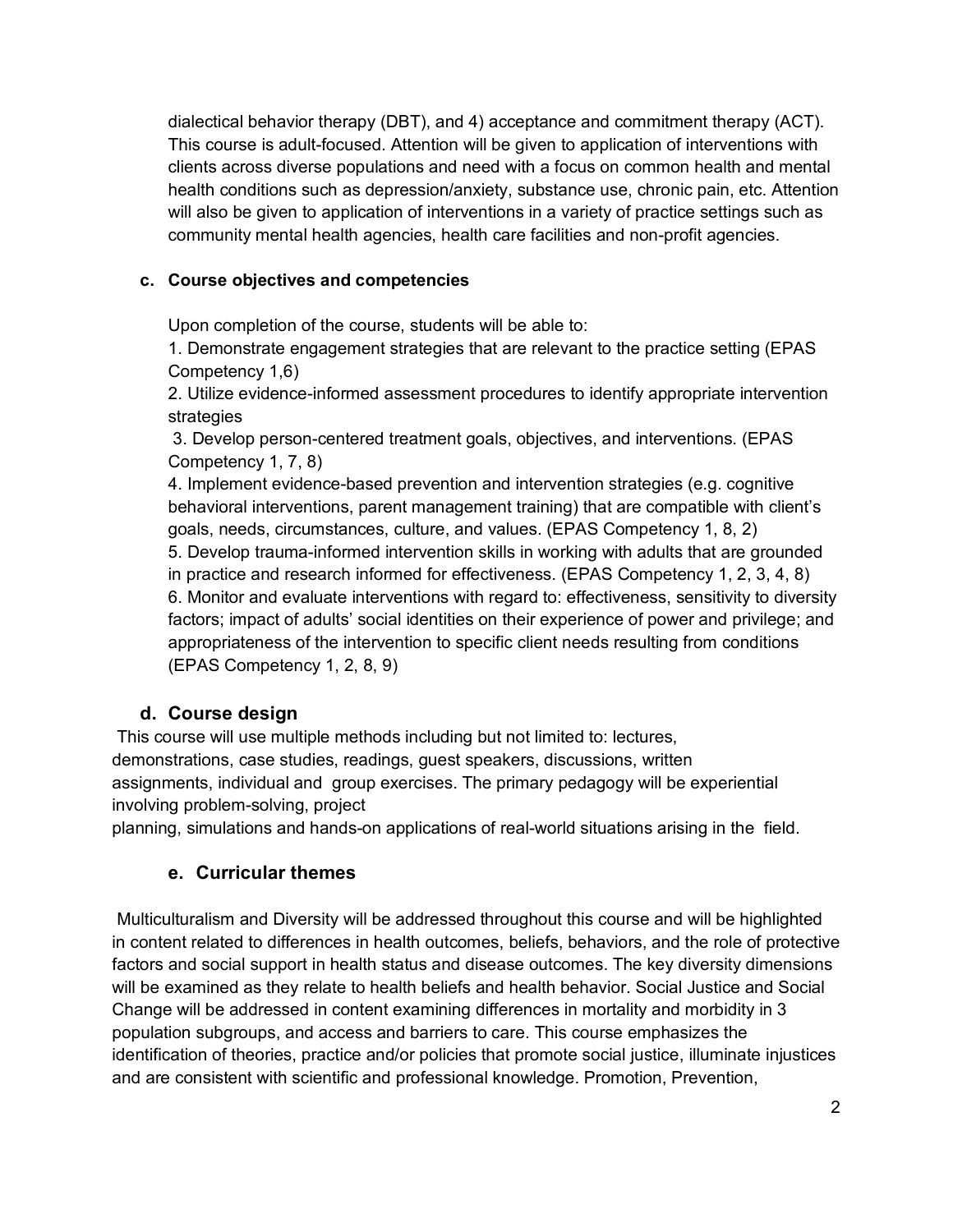Treatment, and Rehabilitation will be addressed through content on concepts and definitions of health and disease, theories and models of health behavior, and stress, coping, and adaptation as they relate to health and disease across the life span. Behavioral and Social Science Research will be explored and read throughout the course and will include findings from epidemiology, demography, medical sociology, health psychology, medical anthropology, social work, public health, medicine, nursing, and health services research.

## **f. R**e**lationship to social work ethics and values.**

This course will examine current ethical issues and controversies in the field integrated health care. The NASW Code of Ethics will be used to inform practice in this area. Students will analyze ethical issues related to: stigmatization and psychiatric labels; client confidentiality; client rights and prerogatives; especially the rights of populations at risk; prevention and elimination of discrimination; equal access to resources, services, and opportunities; respect for the diversity of cultures; changes in policy and legislation that promote improvements in social conditions; and informed participation of the public. Students are required to abide by the NASW Code of Ethics while enrolled in the program.

## **g. Intensive focus on PODS**

This course integrates PODS (privilege, oppression, diversity, and social justice) content and skills with a special emphasis on the identification of theories, practice and/or policies that promote social justice, illuminate injustices and are consistent with scientific and professional knowledge. Through the use of a variety of instructional methods, this course will support students developing a vision of social justice, learn to recognize and reduce mechanisms that support oppression and injustice, work toward social justice processes, apply intersectionality and intercultural frameworks and strengthen critical consciousness, self-knowledge and self awareness to facilitate PODS learning

# **2. Class Requirements**

a. Text and class materials Required books (all available through UM Library electronically!); **don't need to purchase unless desired**

1) Beck, J. S. (2011). Cognitive behavior therapy: Basics and beyond. Guilford Press. [third edition is expected Sep. 2020] Available for all students electronically (no cost) via the UM Library:<https://search.lib.umich.edu/catalog/record/015648219>

2) Linehan, M.M. (2014). DBT skills training manual (2nd ed). New York, NY: The Guilford Press. Available for all students electronically (no cost) via the UM Library: [https://search.lib.umich.edu/catalog/record/015992969 4](https://search.lib.umich.edu/catalog/record/015992969%204)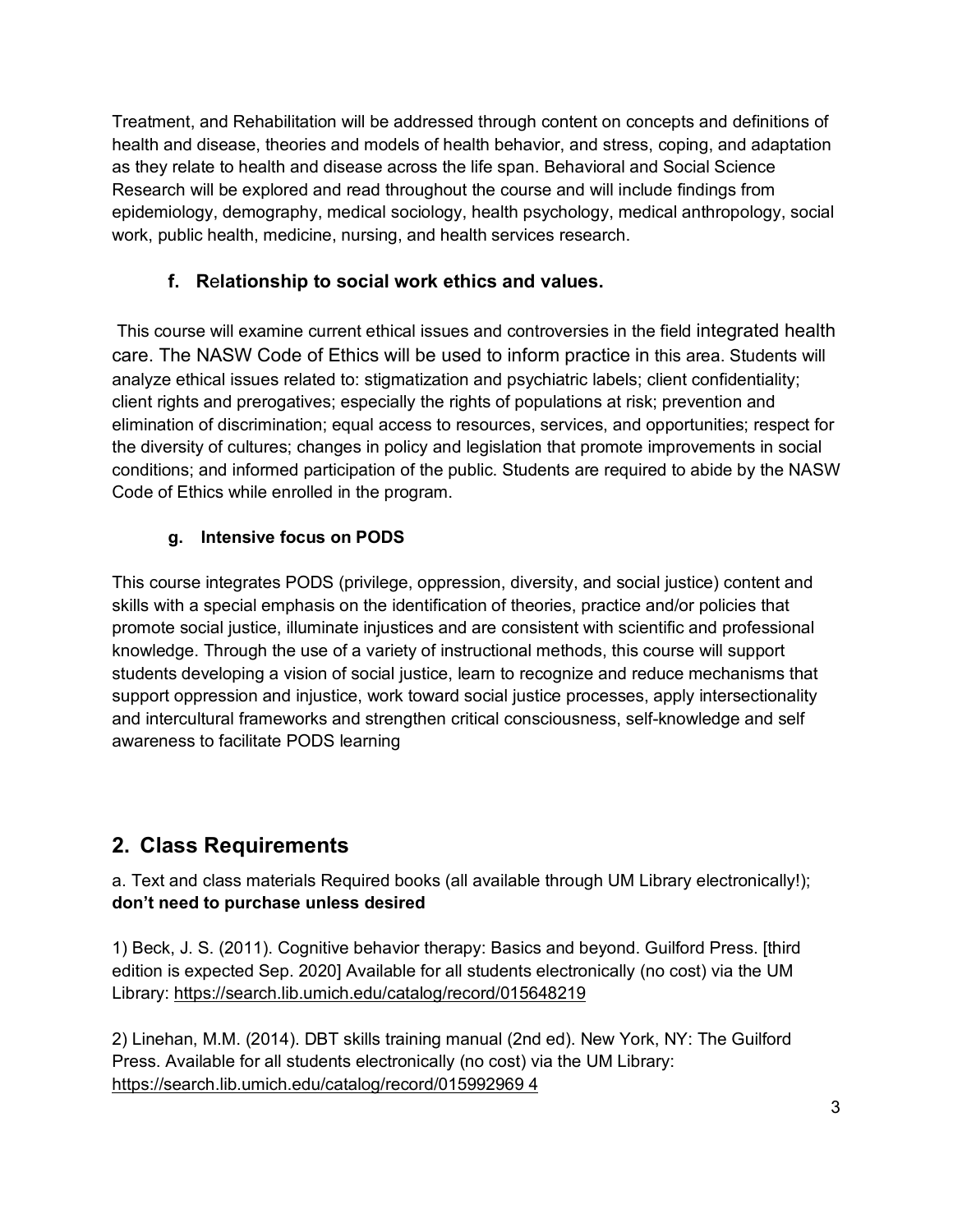3) Miller, W. R., & Rollnick, S. (2013). Motivational interviewing: helping people change (3rd ed). New York, NY: The Guilford Press. Available for all students electronically (no cost) via the UM Library:<https://search.lib.umich.edu/catalog/record/013592508>

**Recommended books if** interested in learning more (not required for course): 1) Rollnick, S.; Miller, W.R. and Butler, C. C. (2008). Motivational interviewing in health care: Helping patients change behavior. New York: The Guilford Press. Available for all students electronically (no cost) via the UM Library: <https://search.lib.umich.edu/catalog/record/013984561>

2) Knaus, W. J. (2012). The cognitive behavioral workbook for depression: A step-by-step program. New Harbinger Publications.

3) Wright, J. H., Brown, G. K., Thase, M. E., & Basco, M. R. (2017). Learning cognitivebehavior therapy: An illustrated guide. American Psychiatric Pub.

4) Linehan, M.M. (2014). DBT skills training handouts and worksheets (2nd ed). New York, NY: The Guilford Press.

5) Treleaven, D. A. (2018). Trauma-sensitive mindfulness: Practices for safe and transformative healing. WW Norton & Company.

6) Hayes, S., Strosahl, K., & Wilson, K. G. (2012). Acceptance and commitment therapy the process and practice of mindful change. New York: Guilford Press. Available for all students electronically (no cost) via the UM Library: <https://search.lib.umich.edu/catalog/record/011163178>

Article readings will be posted each week in advance on Canvas. All required articles will be clearly marked in the class schedule below for a given week and in CANVAS, and recommended articles will be provided in list-form at the end of the syllabus if interested in learning more.

Canvas Log In: https://canvas.umich.edu SIMmersion Log In: https://training.simmersion.com/index.html Students are expected to engage all required course material prior to class.

## **b. Class schedule**

All classes will be in person unless recorded sessions are assigned. Additional supportive materials will be added throughout the semester.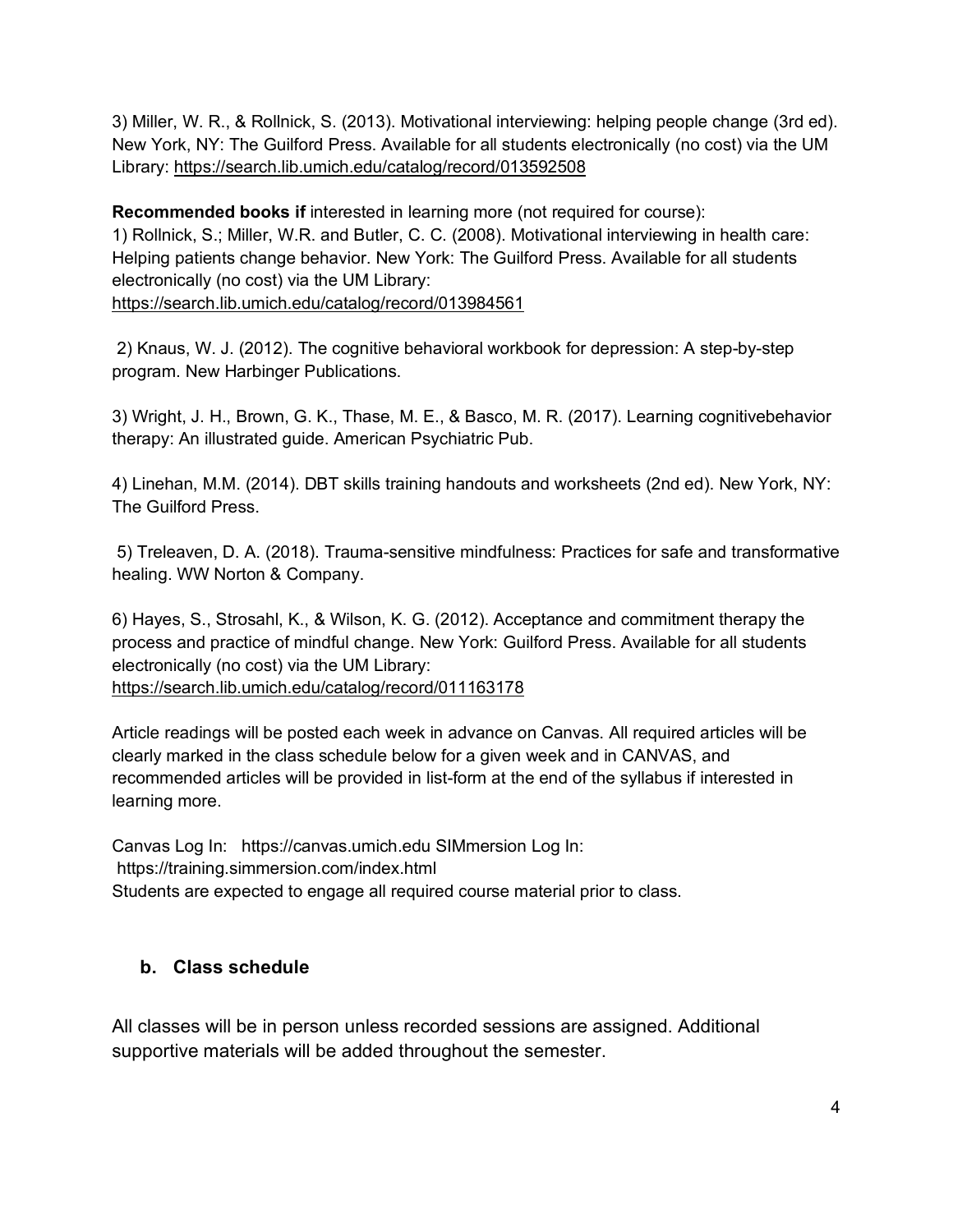| Date/Time               | Agenda                                                                                                        | <b>Required Readings &amp;</b><br>Assignments                                                                   |  |
|-------------------------|---------------------------------------------------------------------------------------------------------------|-----------------------------------------------------------------------------------------------------------------|--|
| Week 1<br>May 9th       | Introductions, overview of<br>the course, ethics.<br>Core intervention/treatment<br>skills in integrated care | <b>SEE CANVAS</b>                                                                                               |  |
| Week 2<br>May 16th      | Refresher/overview into<br>engagement<br>Motivational Interviewing                                            | <b>SEE CANVAS</b>                                                                                               |  |
| Week 3<br>May 23rd      | MI- Focused assessment<br>and application of<br>treatment for SUD and<br>Smoking.                             | <b>SEE CANVAS</b>                                                                                               |  |
| Week 4<br><b>May 30</b> | <b>Memorial Holiday</b><br>No Class                                                                           |                                                                                                                 |  |
| Week 5<br>June 6th      | Planning, Resistance and<br>application in integrated<br>health, mental health and<br>substance use           | <b>SEE CANVAS</b><br><b>MI Role Play, Reflection</b><br>and Peer evaluation due                                 |  |
| Week 6<br>June 13th     | <b>Cognitive Behavioral</b><br>Therapy                                                                        | <b>SEE CANVAS</b>                                                                                               |  |
| Week 7<br>June 20th     | <b>CBT</b> Application-<br>Depression                                                                         | <b>SEE CANVAS</b><br><b>SIMmersion virtual client</b><br><b>(CBT Functional Analysis</b><br>with Roger Ellison) |  |
| Week 8<br>June 27th     | <b>CBT Application anxiety</b><br>and OCD                                                                     | <b>SEE CANVAS</b>                                                                                               |  |
| Week 9<br>July 4th      | Fourth of July Celebration<br>No Class                                                                        |                                                                                                                 |  |
| Week 10<br>July 11th    | DBT overview and<br>treatment process and<br><b>Chronic Illness</b>                                           | <b>SEE CANVAS</b>                                                                                               |  |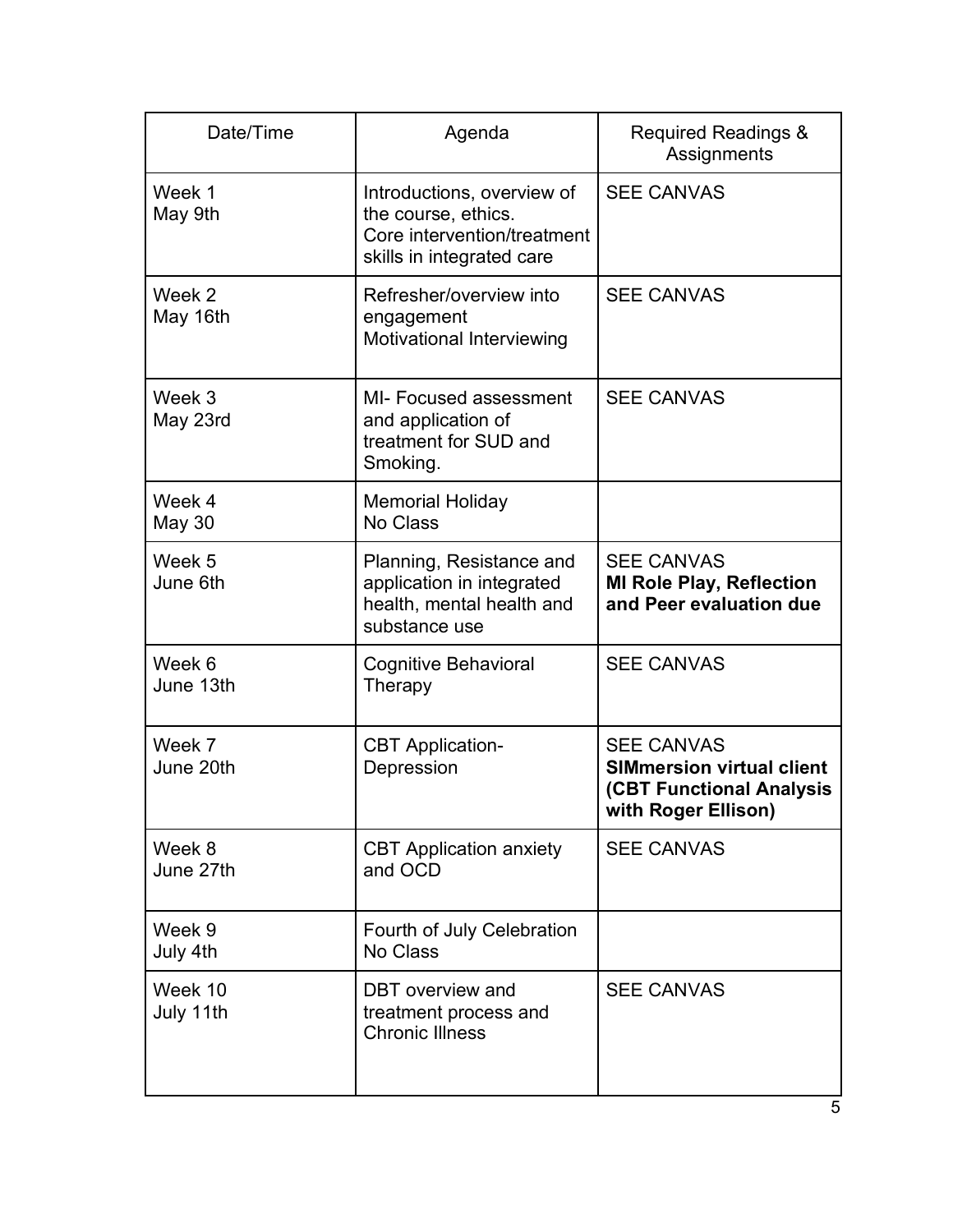| Date/Time             | Agenda                                            | <b>Required Readings &amp;</b><br>Assignments                                                              |
|-----------------------|---------------------------------------------------|------------------------------------------------------------------------------------------------------------|
| Week 11<br>July 18th  | <b>ACT Overview</b><br><b>ACT Chronic Illness</b> | <b>SEE CANVAS</b>                                                                                          |
| Week 12<br>July 25th  | <b>Trauma Sensitive</b><br><b>Mindfulness</b>     | <b>SEE CANVAS</b><br><b>CBT or DBT Role Play,</b><br><b>Reflection and Peer</b><br><b>Evaluation due</b>   |
| Week 13<br>August 1st | <b>Termination Process</b><br>Wrap-Up             | <b>SEE CANVAS</b><br><b>DUE: Final Integrative</b><br><b>Analysis and Case</b><br><b>Application Paper</b> |

# **c. Assignments**

| <b>Assignment</b>                                                                      | Due date                                                                                                                                                                | <b>Percent of overall grade</b> |
|----------------------------------------------------------------------------------------|-------------------------------------------------------------------------------------------------------------------------------------------------------------------------|---------------------------------|
| Attendance and Active<br>Participation                                                 | Ongoing                                                                                                                                                                 | 20%                             |
| <b>SIMmersion virtual</b><br>client (CBT Functional<br>Analysis with Roger<br>Ellison) | <b>DUE: 6/20/22</b><br>Submit screenshot of score<br>in canvas-Discuss in class                                                                                         | 5%                              |
| Role play, reflection<br>and peer evaluation<br>(x2)                                   | <b>DUE: 6/6/22</b><br>Vignette-based using MI<br><b>DUE: 7/25/22</b><br>Vignette-bases using CBT or<br><b>DBT</b><br>You will choose a partner for<br>these assignments | 40%<br>20% for each Vignette    |
| <b>Final Integrative</b><br><b>Analysis and Case</b><br><b>Application Paper</b>       | <b>DUE: 8/1/22</b>                                                                                                                                                      | 35%                             |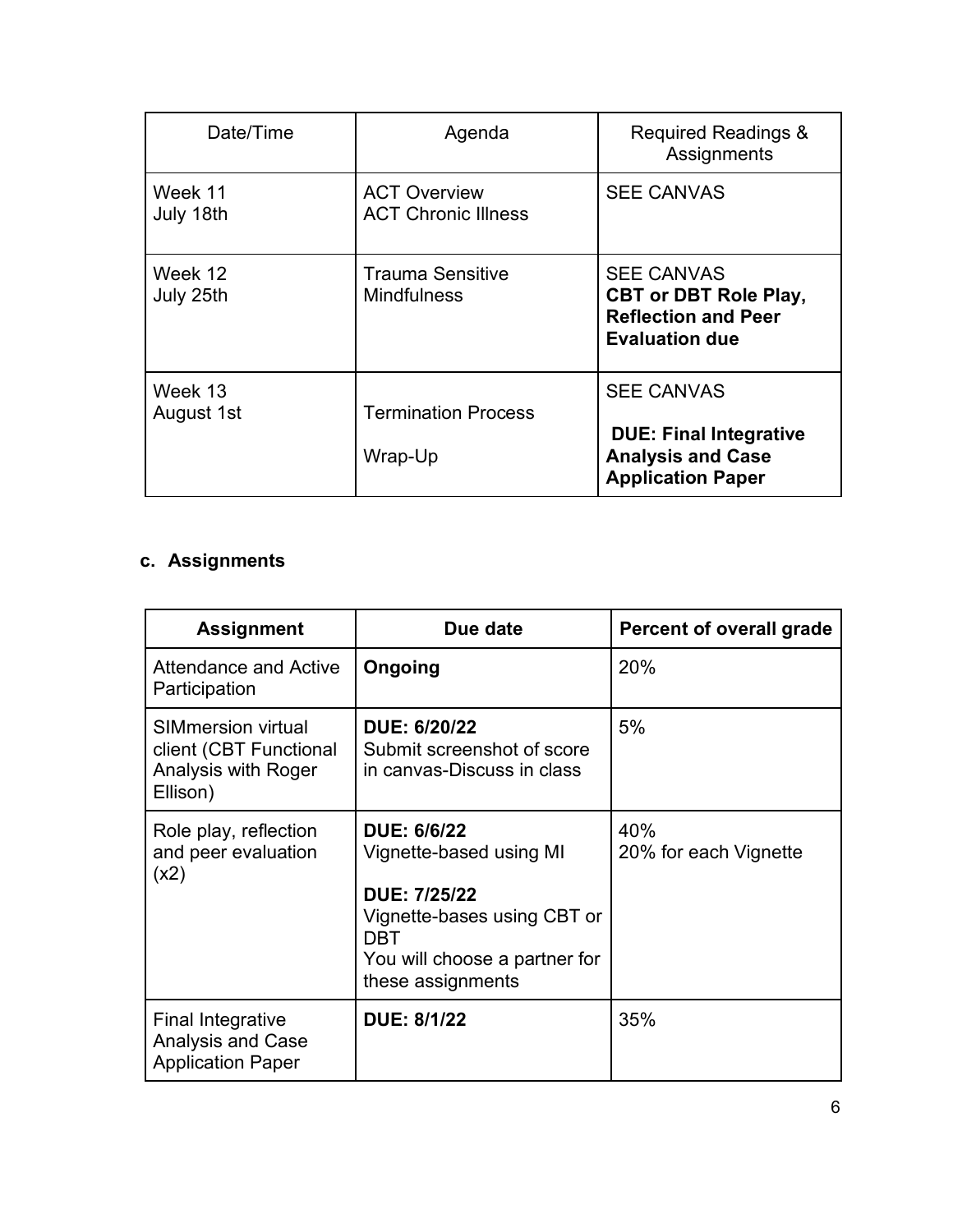| <b>Assignment</b> | Due date | Percent of overall grade |
|-------------------|----------|--------------------------|
| (Vignette-based)  |          |                          |

## **All Assignments need to be uploaded to Canvas.**

**c (1). Attendance and Active Participation**: It is expected that students attend all class sessions. If there is an absence, it is the students responsibility to inform the instructor. Students are expected to be on time and stay throughout all class sessions. Attendance is necessary but not sufficient for engaging fully in course material. Participation is assessed by level of engagement in the course, including taking part in group activities, providing feedback to colleagues, asking questions, and contributing to class discussions. If personal or professional circumstances require your absence from class or tardiness, please contact the instructor. Note that, even if you are absent from a class, you are still responsible for learning the material and submitting any assignments due that day. Please review the Policy on Class Attendance found in the MSW Student Guide. Also see information regarding COVID-19 (section K) Health-Related Class Absences below (section L).

- **2. SIMmersion virtual client:** Virtual work with 1 of the SIMmersion clients (CBT Functional Analysis with Roger Ellison). The goal is to get 75% or better in this 15-20 min conversation. You can attempt as many times as needed and will submit the screenshot of a score of 75% or better through CANVAS (upload a screen shot of your performance report score into the assignment section). SIM with Roger: Using a self monitoring worksheet, the student will examine a recent drinking episode and work with the client (Roger) to show how his thoughts, feelings, and events in the recent episode might be interacting. In addition to doing a functional analysis, students practice using collaborative language, utilizing a conversational tone, demonstrating empathy, individualizing CBT to a client, setting an agenda, and assigning homework.
- **3. Role play, reflection, and peer-evaluation (two are due):** Students will record and share 10 minutes (video clip is a piece of your role play) of a role play in which they are using skills from interventions of focus. Students will chose a partner in class. There will be 2 videos/reflections/evaluations due during the semester: the first one using motivational interviewing, and the second one using either CBT or DBT. The 10 minutes should show application of skills (you as the clinician with a student as the client). In addition to submitting the short video, you will submit a 1-page reflection (questions for the reflection will be provided in CANVAS). Lastly, you will complete a peer evaluation of your partner for when they were the clinician. All will be uploaded in CANVAS under this assignment header.
- **4. Final Integrative Analysis and Case Application Paper**: This final paper assignment will focus on integration of cumulative course concepts and intervention skills learned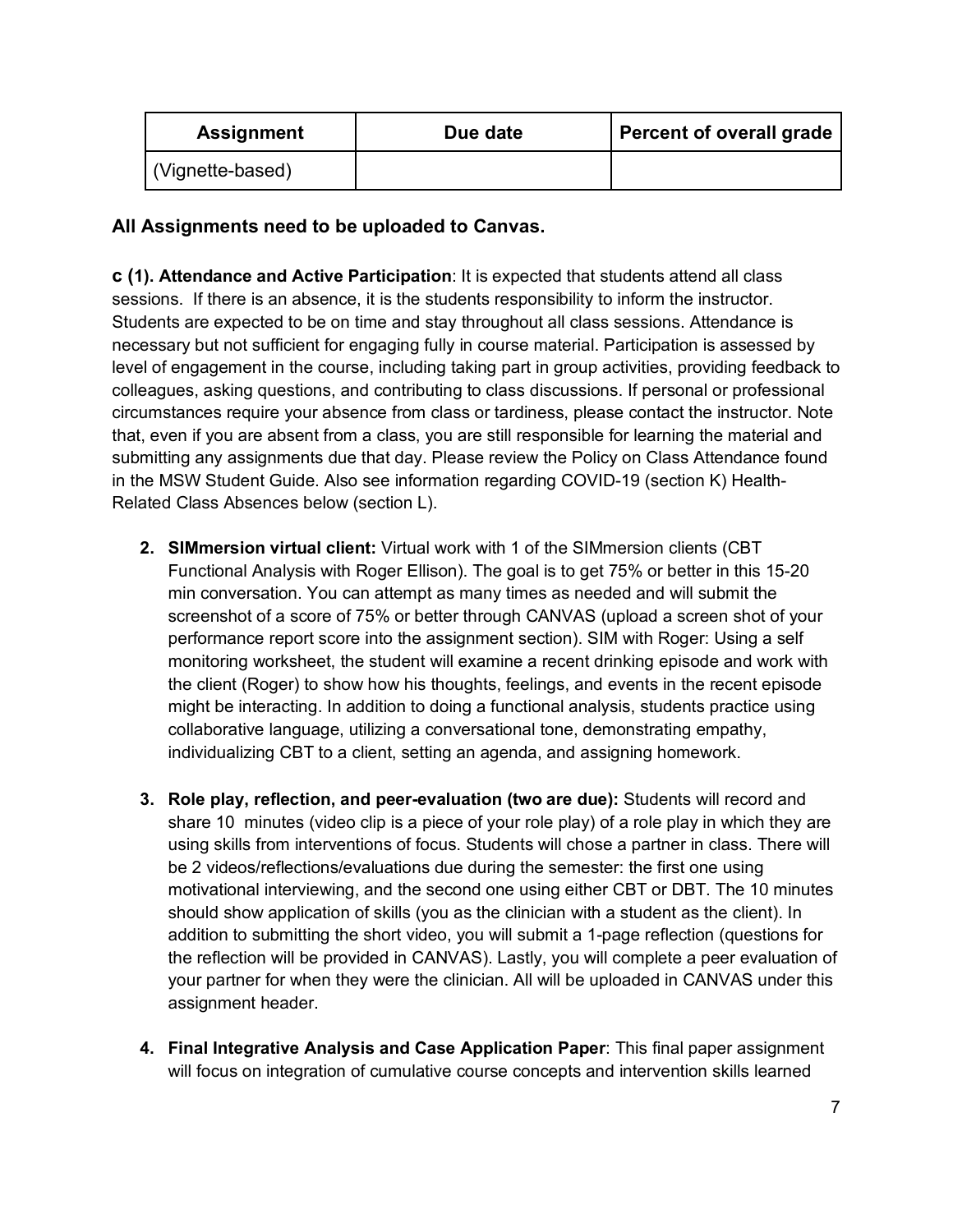across the semester. A vignette of a clinical case will be provided to students and a series of questions will be asked for response in a written paper (max of 6 pages). Responses will demonstrate students' ability to compare/contrast intervention approaches including strength/limitations; application to diverse clients; comfort level in using various models, etc.

Assignment Guidelines: All assignments and papers to be handed-in are due by 11:59 pm on the dates posted in the syllabus and in CANVAS. Late assignments will result in an automatic reduction of points (1 point will be deducted every 48 hours after the due date/time). Assignments more than 5 days late will not be accepted. For all assignments you will be graded

on: • Meeting assignment parameters (we will review parameters for each assignment ahead of

time)

• Good writing skills: clarity of thought, organization, and flow (see next section) • Effort/ability to self-reflect and think critically

• Demonstration of social work values (empathy, strengths-based thinking, and client dignity) • Insightfulness and clinical judgment

• Integration of reading materials

• Ability to discern which aspects of use of self would be important in assessment or intervention Writing skills: Papers and assignments are expected to be well organized, clearly written, and show minimal grammatical errors. In this and most of your classes you will be asked to demonstrate grammar, spelling, and the rules of the American Psychological Association Publication Manual (6th Ed). Note: when APA is expected, it will be clearly requested on assignment descriptions.

You are not required to purchase the manual; however, I do encourage you to access it and other writing recourses online (e.g. https://owl.english.purdue.edu/owl/ and http://guides.lib.umich.edu/c.php?g=282964&p=1885441 ). Please be aware that there will be a reduction of points for poor writing skills (including grammatical errors) and APA errors (when APA is requested). Please use the Sweetland Writing Center if you require writing assistance.

## **e. Course Requirements and Grading**

I will provide feedback to help you deepen awareness of: 1) the process of working with clients, 2) who you are in your work (strengths/challenges), 3) themes that arise in interpersonal practice, and, 4) writing and communication skills.

Both content and format will be considered in assignment grades. Failure to follow APA style including references will result in a lower grade. Rubrics for each assignment that is a written submission (i.e., papers) will be posted in CANVAS along with the assignment descriptions. I will occasionally award a bonus point for assignments that are exceptionally well-done and for exceptional class participation and contribution. You can work towards bonus points in the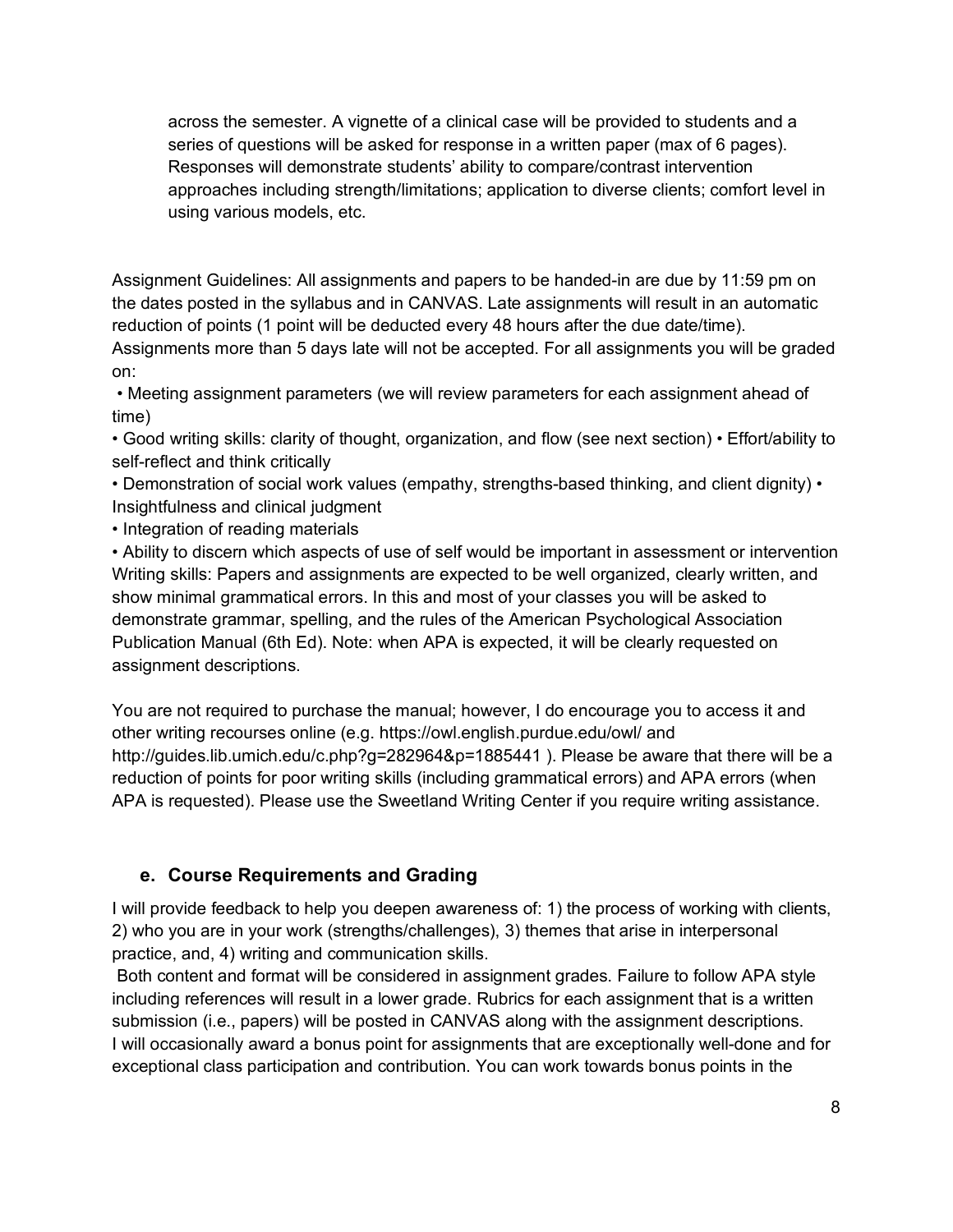assignments as well (look at the bottom of each assignment description in CANVAS to see what can be done for potential point(s).

Assignments more than 5 days late will not be accepted. Please email the instructor regarding any lateness. Letter grades ranging from "A" to "F" are earned, with "+" or "-" distinguishing the degree of performance. Each assignment will be given points in a corresponding letter grade, with criteria for each grade as follows:

| $A+ = 100$  | $B+ = 87-89$  | $C_{\pm} = 77 - 79$ | $D = 66-69$        |
|-------------|---------------|---------------------|--------------------|
| $A = 96-99$ | $B = 83 - 86$ | $C = 73-76$         | $F =$ less than 66 |
| $A = 90-95$ | $B = 80 - 82$ | $C = 70-72$         |                    |

Grades of A are given for exceptional individual performance and mastery of the material. The use of A+, A, and A– distinguishes degrees of superior mastery. B grades are given to students who demonstrate mastery of the material: B+ is used for students who perform just above the mastery level but not in an exceptional manner; B– is used for students just below the mastery level. C grades are given when mastery of the material is minimal. A grade of C– is the lowest which carries credit. D indicates deficiency and carry no credit. A grade of F indicates failure and carry no credit. If you do not feel that your grade on any assignment is representative of the quality of work you have done, please send me an email within 7 days of the receipt of your graded assignment detailing the specific concerns you have. I will contact you to set up a time to review your concerns in a virtual meeting. Additional information can be found in the MSW Student Guide for policies on Grades in Academic Courses and in Field Instruction as well as Student Grievance procedures and the policy for grading in special circumstances.

## **f. Class Recording and Course Materials**

Class Recording and Course Materials Audio and video recording of in-class lectures and discussions is prohibited without the advance written permission of the instructor. Students with an approved accommodation from the Office of Services for Students with Disabilities permitting the recording of class meetings must present documentation to the instructor in advance of any recording being done. The instructor reserves the right to disallow recording for a portion of any class time where privacy is a special concern.

Class recordings and all course materials (pre-recorded videos, lecture slides, handouts, readings) may not be reproduced, sold, published or distributed to others, in whole or in part, without the written consent of the instructor.

## **g. COVID-19 Statement**

For the safety of all students, faculty, and staff on campus, it is important for each of us to be mindful of safety measures that have been put in place for our protection. By returning to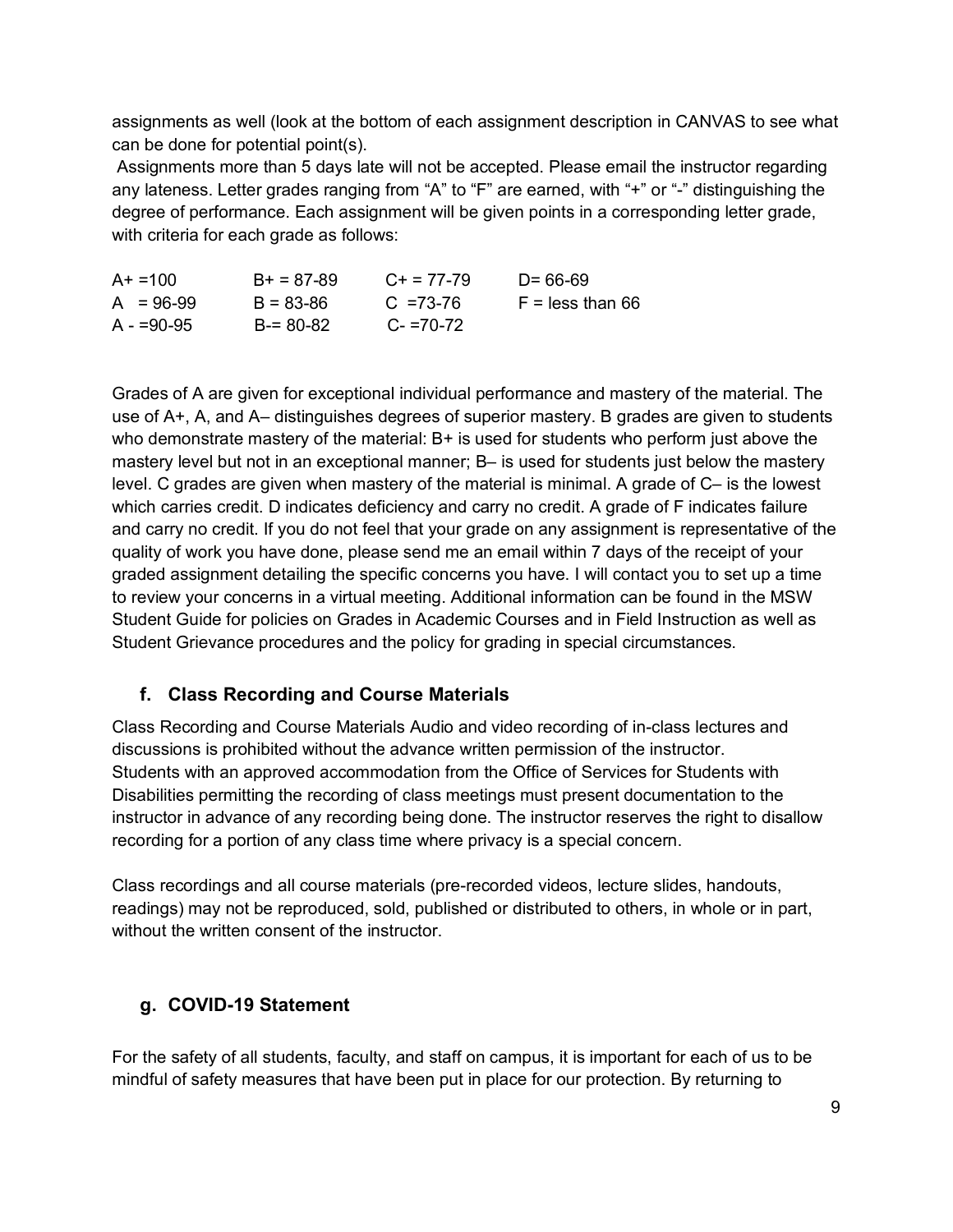campus, you have acknowledged your responsibility for protecting the collective health of our community. Your participation in this course on an in-person basis is conditional upon your adherence to all safety measures mandated by the state of Michigan and the University, including maintaining physical distancing of six feet from others, and properly wearing a face covering in class. Other applicable safety measures may be described in the Wolverine Culture of Care and the University's Face Covering Policy for COVID-19. Your ability to participate in this course in-person may be impacted by failure to comply with campus safety measures. Individuals seeking to request an accommodation related to the face covering requirement under the Americans with Disabilities Act should contact the Office for Institutional Equity.

I also encourage you to review the Statement of 13 Student Rights and Responsibilities and the COVID-related Addendum to the Statement of Student Rights and Responsibilities.

#### **h. Health-Related Class Absences**

Please evaluate your own health status regularly and refrain from attending class and coming to campus if you are ill. You are encouraged to seek appropriate medical attention for treatment. School of Social Work students who miss class due to illness of any kind will be given opportunities to access course materials online or provided with alternative learning opportunities. Please notify me at [tbglenn@umich.edu](mailto:tbglenn@umich.edu) about your absence as soon as practical, so that I can make accommodations. Please note that documentation (a doctor's note) for medical excuses is not required.

**i. Mental Health and Well-being** The University of Michigan is committed to advancing the mental health and well being of all students. If you or someone you know is feeling overwhelmed, depressed, and/or in need of support, services are available.

For help, contact: • Counseling and Psychological Services (CAPS) at (734) 764-8312

- University Health Service (UHS) at (734) 764-8320
- Additional campus health and wellness resources
- The Office of Student Services' Health and Wellness Program provides supportive services to MSW students which promote wellness, self care and maintenance of a healthy academic and mental health balance, as well as to increase disability awareness.
- SSW Health and Wellness Guide
- Contact the Health and Wellness Program at ssw.wellness@umich.edu

Additional School and University policies, information and resources are available here: [https://ssw.umich.edu/standard-policies-information-resources.](https://ssw.umich.edu/standard-policies-information-resources) They include:

● *Safety and emergency preparedness*